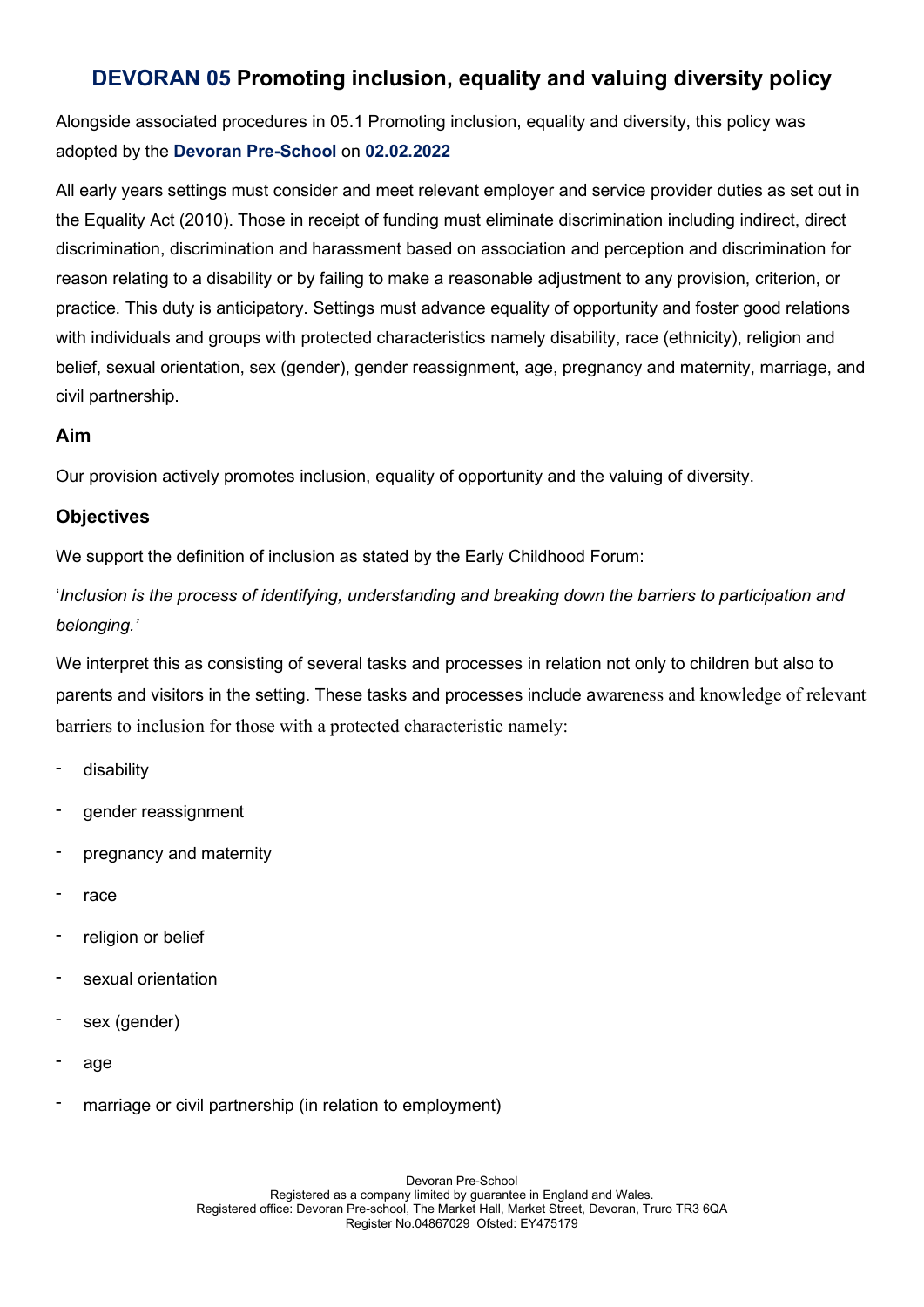This includes unlawful behaviour towards people with protected characteristics. Unlawful behaviour being direct discrimination, indirect discrimination, associative discrimination, discrimination by perception, harassment, and victimisation (in addition, we are aware of the inequality that users facing socio-economic disadvantaged may also encounter). We will not tolerate behaviour from an adult which demonstrates dislike and prejudice towards groups and individuals living outside the UK (**xenophobia**). This also applies to the same behaviour towards specific groups of people and individuals who are British Citizens residing in the UK.

We promote understanding of discrimination - through training and staff development - the causes and effects of discrimination on both adults and children and the long- term impact of discrimination; the need to protect children from discrimination and ensure that childcare practice is both accessible and inclusive; the need for relevant support to allow children to develop into confident adults with a strong positive selfidentity.

- Developing practice that includes:
	- Developing an environment which reflects the 'kaleidoscope' of factors that can provide settings with a myriad of influences and ideas for exploring and celebrating difference.
	- Ensuring that barriers to inclusion are identified and removed or minimised wherever possible; for example, we complete 01.1b Access audit form.
	- Understanding, supporting and promoting the importance of identity for all children and recognising that this comprises multiple facets which are shaped by a 'kaleidoscope' of factors including British values, 'race'\ethnicity and culture, gender, difference of ability, social class, language, religion and belief, and family form and lifestyle, which combine uniquely in the identity of each individual; for example, we welcome and promote bi/multi-lingualism and the use of alternative communication formats such as sign language, and we promote gender equality while at the same time recognising the differences in play preferences and developmental timetables of girls and boys.
	- Recognising that this 'kaleidoscope' also reflects negative images which may be internalised and negatively affect the development of self-concept, self-esteem, and confidence.
	- Promoting a welcoming atmosphere that genuinely appreciate British values, different cultural and personal perspectives, without stereotyping and prejudicing cultures and traditions on raising children, by always involving parents.
	- Promoting community cohesion and creating an environment that pre-empts acts of discrimination so that they do not arise.
	- Recruitment of staff to reflect cultural and language diversity, disabled staff, and staff of both genders.